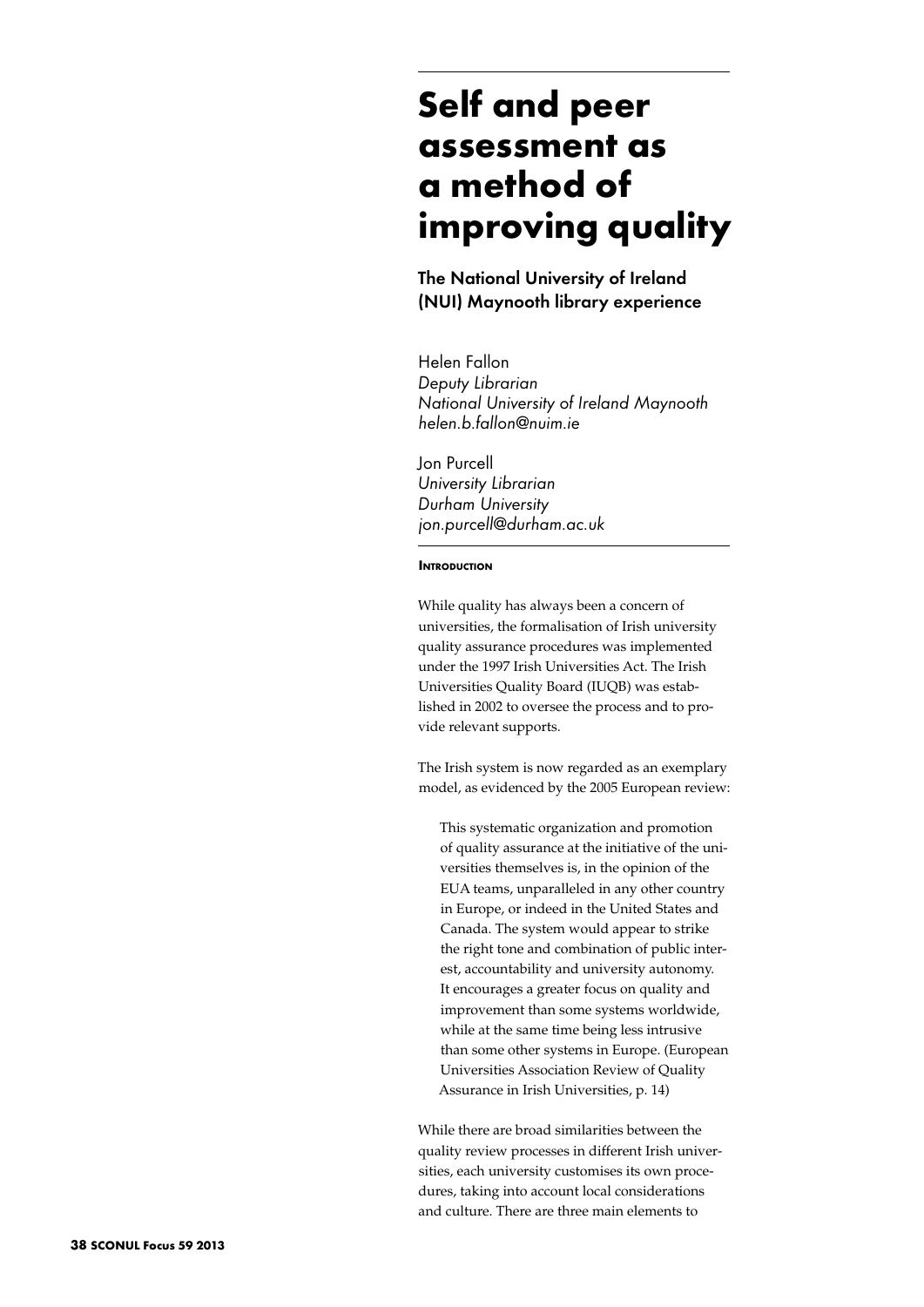the quality review process: the preparation of an internal self-assessment report, a peer review visit and report and the development and implementation of a quality improvement plan that is aligned with the University Strategic Plan. Following some background information about the Irish university system, each of these is explored in turn.

#### **The Irish context**

There are seven universities in the Republic of Ireland. There are also fourteen institutes of technology focusing on applied research and a number of other higher and further education institutions. Student numbers are relatively small by international standards. The Irish Higher Education Authority (HEA) Statistics for 2010–11 give total student numbers (part- and full-time) for the universities and institutes of technology as 196,187 (HEA, 2012). Currently there are 8400 students attending the National University of Ireland Maynooth. There is a modern library (John Paul II), which underwent a major extension in 2012, and the Russell Library, which houses the pre-1850 collection. In addition to the two libraries on the NUI Maynooth Campus, the library also supports, in collaboration with the Office of Public Works (OPW), an archive relating to historic houses, at the nearby Palladian mansion Castletown House, and a small library at the NUI outreach campus in the city of Kilkenny, about 100 miles from Maynooth.

## **Self-assessment report**

In late 2009 the library was advised by the Quality Promotion Office (QPO) that a quality review (QR) was due during 2010–11. Following consultation with the library management, it was agreed that November 2010 would be the optimal month for this as construction of the new library building was expected to start in late 2010 / early 2011.

In early May 2010 the QPO requested the names of six potential reviewers for consideration for appointment by the University President. The expectation was that at least one reviewer would come from a library outside Ireland. It was important to consider the profile of our reviewers in the context of our buildings, services and collections. For example, at least one reviewer needed to have an in-depth knowledge of issues relating to pre-1850 collections, including housing, organisation, preservation and promotion; and both needed an in-depth understanding of the needs of a modern university library and a vision of a library service that was relevant to the Irish context. Following

consultation with library managers a shortlist was prepared. In late May 2010 the library was given the names of the external reviewers and the date of the peer review visit. The external reviewers were Jon Purcell – one of the authors of this paper – the Director of Library Services at Durham University; and Debby Shorley, Director of Library Services at Imperial College London. In addition to the external reviewers, two internal reviewers were selected from a panel within the university. In this case the internal reviewers were the Dean of Arts, Celtic Studies and Philosophy and the Vice-President (Research).

Confirmation of the date for the peer review visit dictated the timeframe of the preparatory process. The QR guidelines included a timeframe for the preparation and submission of the Self-Assessment Report (SAR) to the internal Quality Promotion Sub Committee (QPSC) and subsequently to the peer reviewers in advance of the peer review visit. This meant that the SAR was due to be submitted to the QPO by 6 October 2010, in preparation for a November visit. However, preparations began much earlier. In 2010 the library ran the LibQUAL survey in late March / early April. This proved a useful exercise in gathering feedback and also helped to raise awareness amongst library staff of the forthcoming QR. Library preparations for the QR, and particularly for the SAR, began in earnest once the submission date was confirmed. The library management agreed that the Deputy Librarian – the other of the two authors of this paper – would project manage the process and draft the SAR. Having one person draft the document helped with consistency, both in terms of content and writing style.

It was vitally important to engage all staff in the process and for them to view the QR as a positive process, rather than as a type of examination. They were alerted by email, and a presentation was made at a subsequent all-staff meeting which covered the SAR and the QR process in general. The project structures were also explained. Staff were asked for their suggestions for items and issues for inclusion in the SAR.

The SAR was aligned to the University Strategic Plan and was divided into three main sections representing the key objectives of the University Strategic Plan. These sections were:

- support for learning and teaching
- • support for research and knowledge creation and dissemination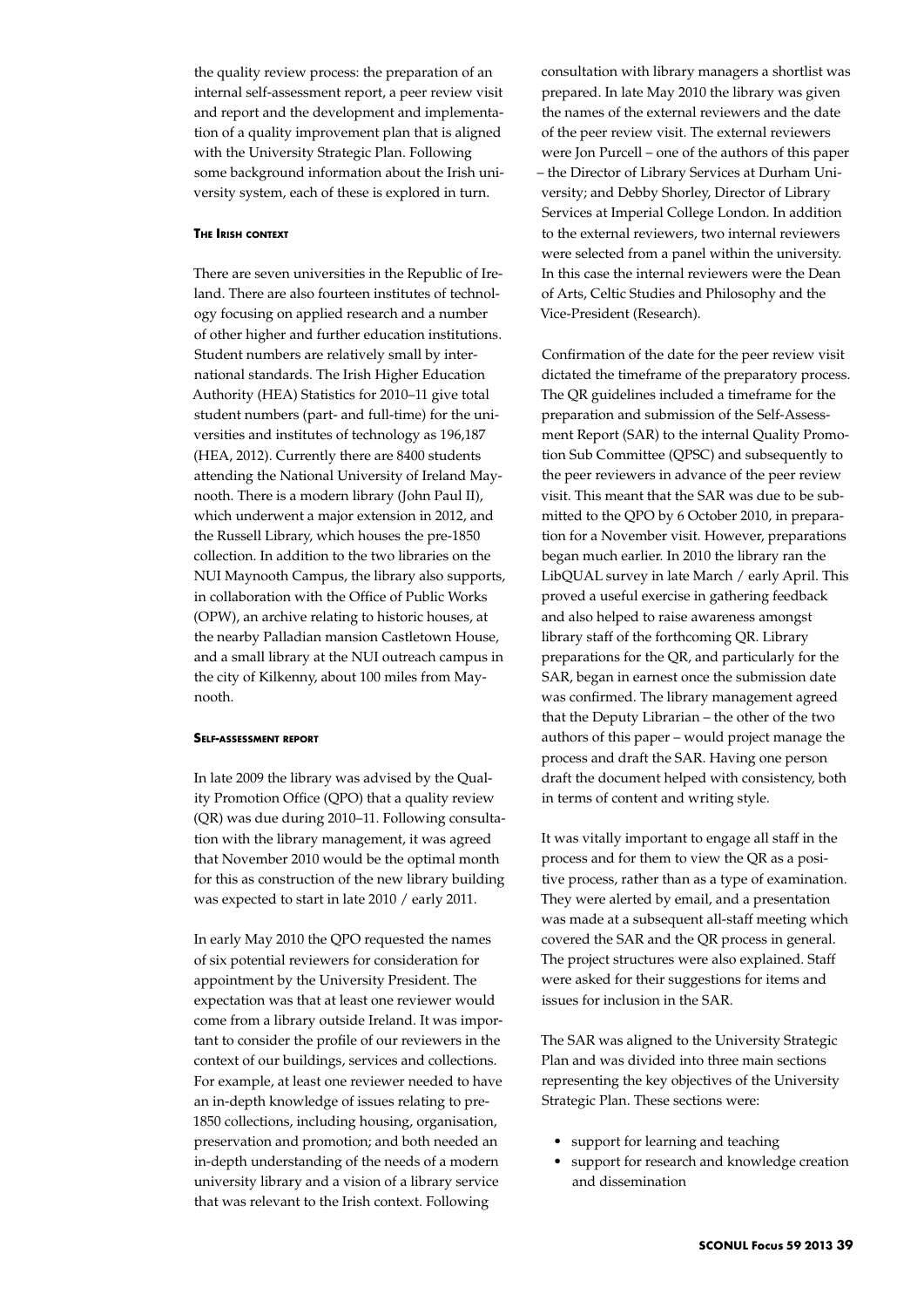• support for social, political and economic development, collaborations and other external activities

The library, in consultation with the Director of the QPO, decided to highlight other areas where we in the library felt we had a very strong track record. We included sections dealing with exhibitions and advocacy, staff development and library organisation and leadership. A requirement of the process was the development of a quality improvement plan, which was included in the SAR, as were a number of appendixes. The document, excluding appendixes, came to 25,000 words.

The SAR was drafted by the Deputy Librarian during the summer months. Qualitative data were obtained from the library annual report, the LibQUAL survey, schedules of library training programmes and a range of statistics gathered on a routine basis. Both quantitative and qualitative data were gathered from the library Strategic Plan and a range of other documents. The time period covered by the review was the previous three years.

Parallel to the preparation of the SAR a number of other processes were ongoing. All staff were invited to submit suggestions for the quality improvement plan (which formed a section of the report) and 30% did so. Individual members of staff were contacted for details about activities in specific areas. A number of staff made a significant contribution through the preparation of text, images, charts, statistics and editing and proofing. This staff involvement helped make the SAR and the QR process as inclusive as possible, in keeping with the participatory philosophy of the library. Because of the shortness of the site visit – two and a half days – it was decided that the reviewers would not visit the Kilkenny Outreach Campus or the Castletown OPW / NUI Maynooth Archives. A media company on campus was charged with the task of creating a DVD of key activities relating to both offsite locations and activities at the NUI Maynooth campus. This required quite a lot of input from the library as the company needed guidance on what to highlight. For example, serving the needs of part-time students at the Kilkenny Outreach Campus is a key task for that library, and interviews with non-traditional students at the Kilkenny campus formed part of the DVD. In the case of the OPW / NUI Maynooth Archives at Castletown, the Director of the Masters Programme on the Study of Historic Houses was interviewed.

In August 2010 the Deputy Librarian circulated the outline document to all library staff. Heads of sections were charged with the task of gathering feedback from colleagues and additional information and content in response to this draft. In early October 2010 a draft of the final document was circulated to all staff for information and comment. The final document was submitted to the internal QPSC, shortly after that. The QPSC made some suggestions for improvement and the document was sent to the external reviewers two weeks before the site visit. The library Strategic Plan and the DVD created for the review were also forwarded at that point.

The QPO liaised closely with the library on the schedule for the site visit, with the library taking responsibility for timetabling and contacting the relevant groups. It was imperative that department heads, individual lecturers, researchers, postgraduate and undergraduate students and members of the wider community all participated. Fortunately the library is highly regarded on campus and people did so enthusiastically.

## **Site visit and peer feedback report**

Both Debby Shorley and Jon Purcell were delighted to be invited to be the external assessors. Both had some knowledge of the Irish library environment – Debby having held senior posts in the University of Ulster and Jon having worked initially in the Northern Irish public library service. The role of external assessor is essentially that of a 'critical friend', able to exercise informed and detailed analysis of the operations and services of the library under review. From their experience of being involved in other external reviews both reviewers understood the importance of trust and confidence, which they hoped would enable them to be seen by the university and the library as informed expert practitioners, impartial, fair and professional. They hoped for and expected full disclosure from the library and the university in the form of adequate and detailed qualitative and quantitative data and information; their expectations were fully met in the excellent Self-Evaluation Report.

In preparation for the visit both external assessors read the SAR, Annual Report and the other documentation provided in advance. The university and library websites were also analysed, they looked for YouTube information and viewed the extremely helpful informational DVD supplied. This array of data allowed a number of lines of enquiry to be formulated to explore on the visit,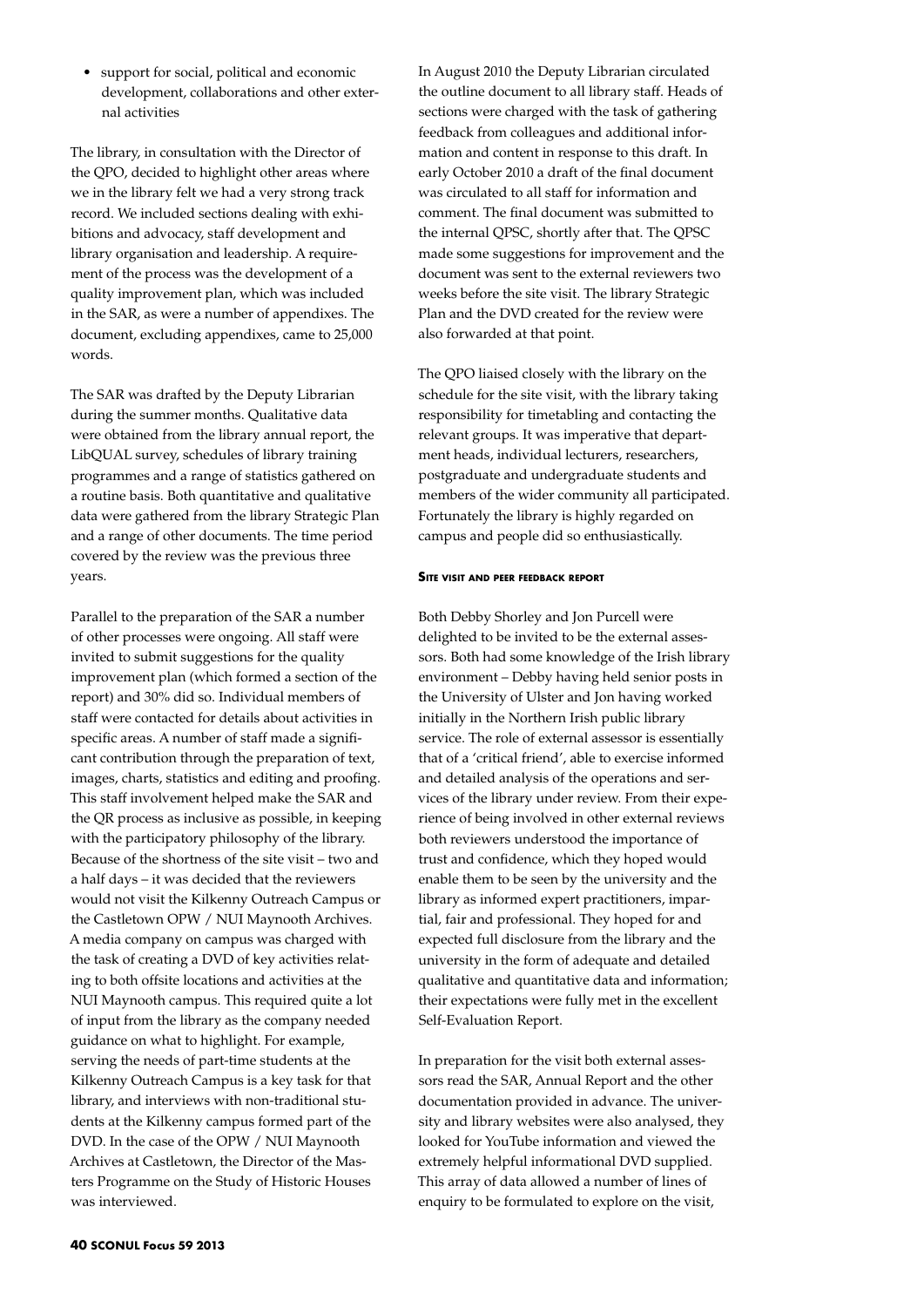gave a sense of the institutional culture from both a university and a library perspective and set the scene for the visit.

The visit itself was extremely well organised and over the course of two and a half very long but enjoyable days the reviewers met a whole range of Maynooth University, library and external representatives together with representatives of the undergraduate and postgraduate student body. Over copious cups of coffee they were able to obtain a very thorough, open and honest evaluation of the university, academic and student perspectives of the library together with those of what seemed like every possible member of the library staff. Encounters with various focus groups within the university were balanced by site visits to the two library sites in Maynooth. An interview with the president of St Patrick's College Maynooth – to which the library also provides a service – helped place the modern day university in its historical, academic and cultural context. During the visit two internal assessors were able to provide valuable contextual information and answer a number of initial questions. Several meetings with the University Librarian and Deputy Librarian were also helpful in answering questions, providing explanations and amplifying information or data gained from the SAR.

On the third and final day of the external assessment, the reviewers' findings were presented to a representative meeting of library staff, focus group participants and university senior staff. This took the form of commendations and recommendations.

The commendations included the belief that Maynooth University Library was a well-managed, effective and respected library making the best use of human, physical and information resources; that it propagated a culture of participation, openness and transparency; that it demonstrated a determination to continue service improvement and development helped by confirmation that the new library extension would be delivered by 2012. Both assessors were very impressed with what they found during their external review and both commented that they would be taking exemplars of good practice back to their own libraries.

The external assessors made fifteen recommendations for service, operational and strategic improvement and developments. These were designed to be pragmatic, supportive and to maximise the potential of an already good library.

Recommendations related to the staff structure and in particular the role and functions of the subject librarians, working relationships with the university IT service, better integration of the Russell Library and historic collections with the University Library, extended openings hours and possible extension of self-services. The library Peer Review Report can be viewed at http://qpo. nuim.ie/quality/documents/LibraryPeerReviewReport.pdf

#### **Quality implementation plan**

The development of a quality implementation plan is a key part of the quality review process. This is a short document that responded to the fifteen recommendations under three main headings: recommendations the library could implement unaided; recommendations the library could implement only with assistance from other bodies within the university and without cost implications; and recommendations the library could implement only if additional resources were provided by the university. For each recommendation, the library had to state the actions required to implement it and indicate a timeframe implementation. If the action was not to be implemented, a reason for this needed to be stated.

Quite a number of recommendations fell into category two. This included working more closely with the University Computer Centre to identify areas of service improvement and new methods of service delivery in the new building. Detailed work on planning the integration of computer support staff and services into the new building had commenced, and this recommendation highlighted to university management the need for this to continue. The recommendation that the library work more closely with academic staff in developing a shared collection development strategy, rather than allowing this to rest with the academic staff, is currently being acted upon. The Senior Librarian Collection Management Services and the Senior Librarian Learning Teaching and Research Development aim to develop an overall Collection Development Plan, which is part of the operational planning for the new library and will be developed and expanded upon in the next Library Strategic Plan. Other recommendations in this category included an expansion of accredited information literacy modules, developing the library's fundraising capacity, finding a campuswide printing solution, greater clarity on the role of subject librarians and a more active role for the library in the development of university strategic policy.